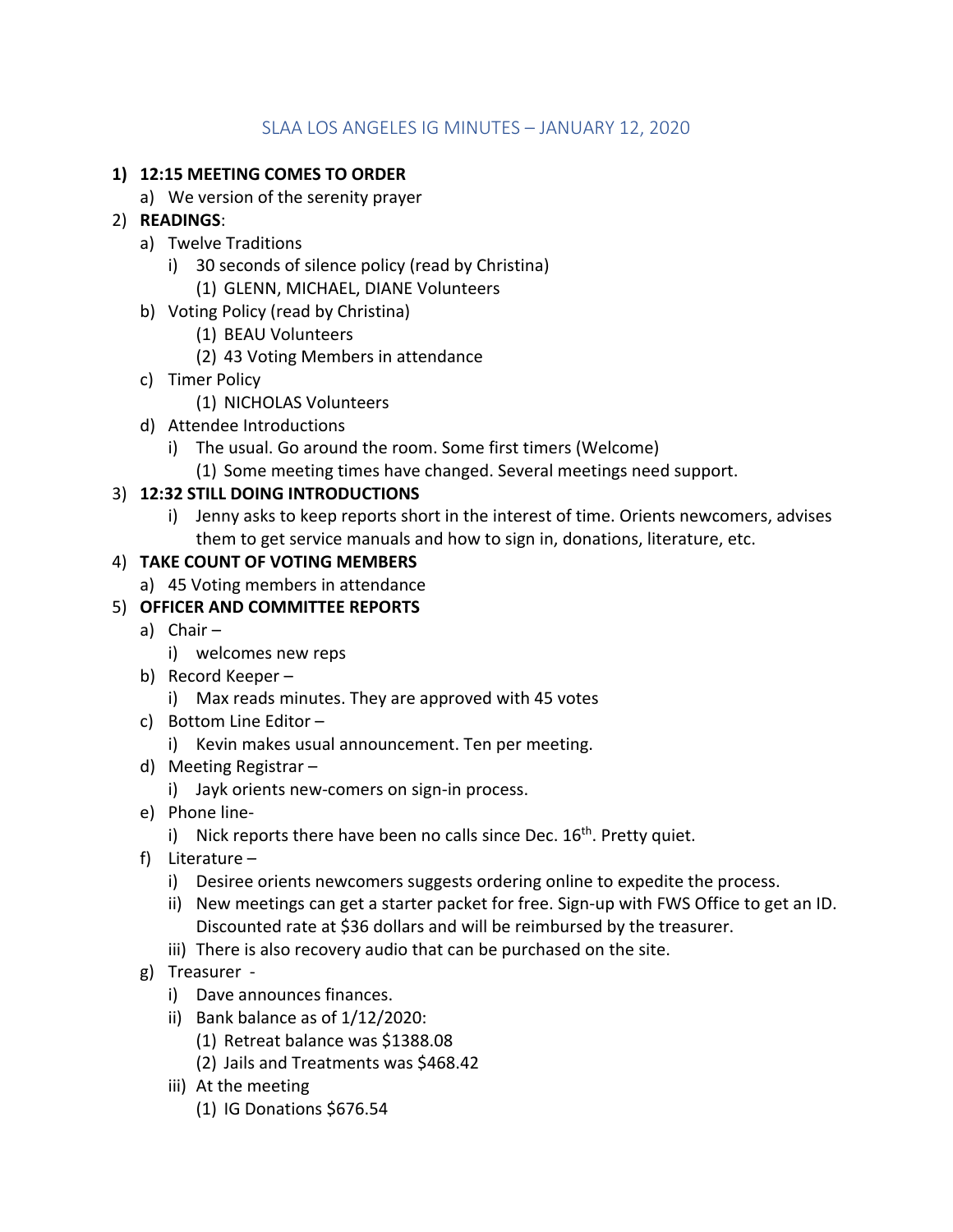- (2) FWS \$366.88
- (3) Jails \$53.48
- (4) Literature \$704.50
- (5) Total \$1801.40
- iv) Does not have an annual report for us today. Will have next intergroup meeting.
- h) Mail Clerk Tim
	- i) makes typical announcement. Little mail received.
- i) Journal Kirsten makes announcement.
	- i) Looking for 500- 2500 word articles.
	- ii) Question of the day: Self-Care. Extreme Self-care in the program. Go to the website and enter it there.
	- iii) Journal committee is working on an app. Meeting in your pocket.
- j) Webmaster Diane
	- i) 11,000 page views. 6600 Sessions. 3400 Users. 5700 were current meetings pages. Welcome pages were 3400 views.
	- ii) Diane will redesign the page this year.
	- iii) Updated the email. It's no longer going through. Going through G-Suite for nonprofits. Free for us. Users are g-mail accounts – those are intergroup officers.
	- iv) Please e-mail at webmaster@slaalosangeles.org also added it on the contact page. Should be easier to contact.
- k) Workshops & Retreats Glenn covers for Asher
	- i) Brought in \$400 dollars from the last event of the year.
	- ii) 80 people signed up for the retreat.
	- iii) All the dates for the workshops are at St. Basils Church.
	- iv) First meeting is in March. Second Saturday. Most likely "Back to Basics".
	- v) Rest of the topics will be developed over the next year.
- l) Jails & Treatments Katie
	- i) New sheriff. Application process is easier. Doesn't need to be notarized and can be e-mailed.
	- ii) Central Jails on Saturday 8:30 AM Was on the meetings list as a "Men's Meeting". There are multiple transgender people in attendance. Is now a mixed meeting.
	- iii) Can now go on a visitor pass if you want to check it out.
	- iv) If interested, email jandt@slaalosangeles.org and Katie can put you in touch with Mark who can help with the application process.
	- v) Still have the meeting in Tarzana Second Thursday of every month at 9:00 AM.
- m) ABM Delegates No announcements
- n) Speaker List Keeper No announcements
- o) Literature Copier Kevin
	- i) Easy position. Print stuff. No other announcements
- p) SLAA Los Angeles Board of Trustees Carol
	- i) In 2018 Started researching becoming a non-profit corporation for tax purposes.
	- ii) 2019 Became a non-profit. P/o Box, Liability Insurance, etc.
	- iii) Big news is first annual meeting is February  $20<sup>th</sup>$ . Open for election of new members. Anyone is welcome. Anyone interested in getting on the board can come. No idea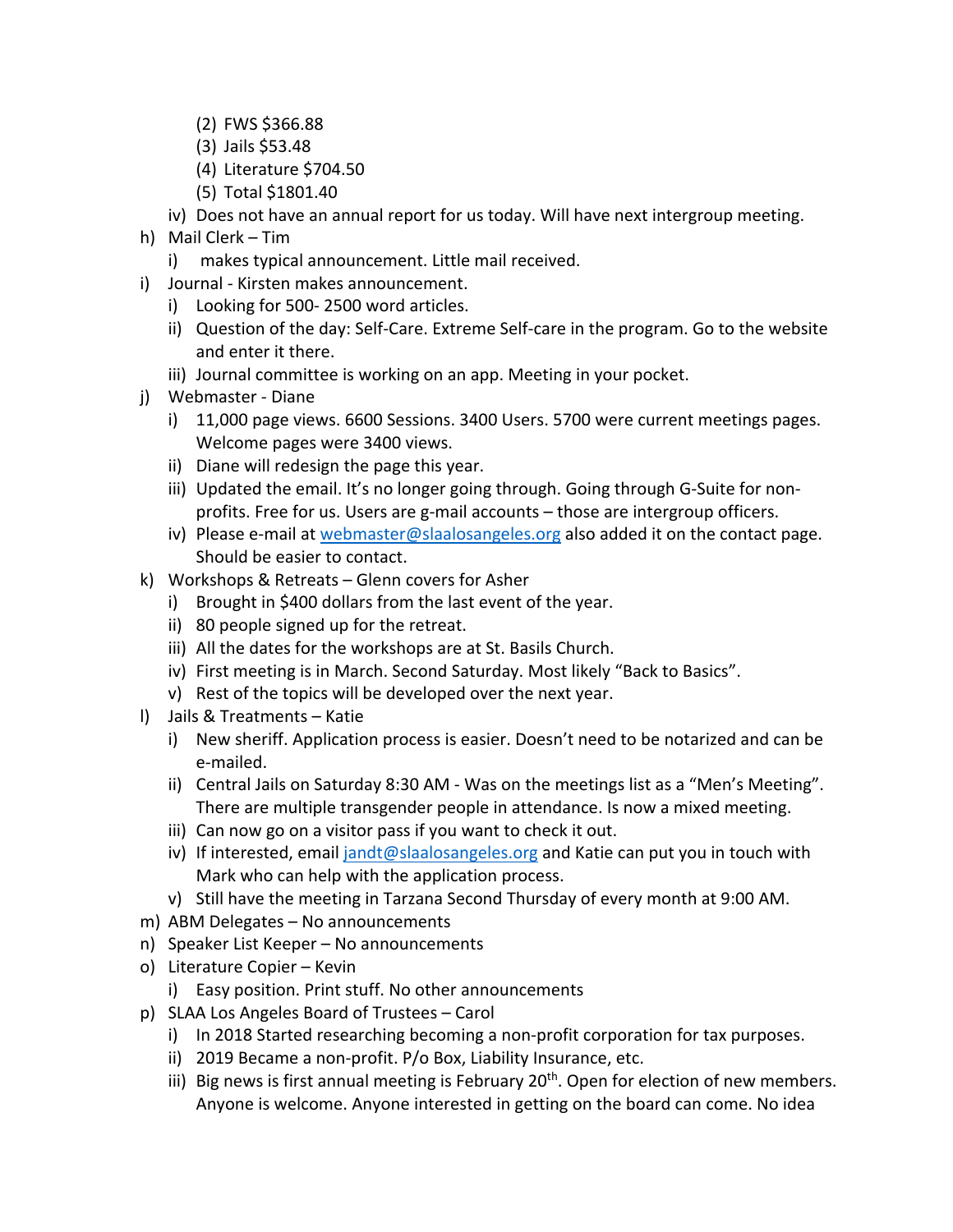how that is going to work out. If interested, see Jenny, Diane, Carol and Glenn. There is a limit of 9 members.

## **q) Conference Committees**

- i) Literature Committee Conduit Lisa
	- (1) Tries to bring/draft literature for conference approval. Need feedback on 12 &12, Sober Dating Questions for discussion. Bringing to Sacramento in July for approval.
	- (2) Starting a new newsletter. Anonymous. Sending drafts for feedback.
- ii) Sponsorship Committee Conduit Lenore (1) No announcements
- iii) Steps, Traditions and Concepts Mona (1) Pass
- iv) Translation Committee Conduit Tim
	- (1) No announcements
- v) Diversity Committee Conduit Julie
	- (1) Phone call earlier this morning. Highest attendance. All over the United States.
	- (2) Want to hold an event/workshop in the future to talk about diversity and cultural biases. "My story can be different than yours"… Relationships to HP, sexual preferences and cultural background can be different. Sometimes hard to hear "my" story. Solution is the same. Event is to help diminish "terminal uniqueness" so that we are united in purpose.
	- (3) Meeting is usually held first Sunday of every month. Talk to Julie or Christina for more info. Also, invite interested members to join on the call.
- r) FWS Board of Trustees Christine
	- i) ABM is July  $27<sup>th</sup>$ -July  $31<sup>st</sup>$ .
	- ii) Difference this year is that there is an International Recovery Convention at the same time. Anyone is invited. July  $31^{st}$ - Aug  $2^{nd}$ . Same hotel. Our big convention.
	- iii) Opportunity for Panels. If anyone on a committee wants to bring their panel, there is an opportunity.
	- iv) If you don't serve on a conference committee, there are a lot of conferences committee not listed. All kinds of opportunities, including outreach, which needs support. These are nationwide committees.
	- v) There is an international translation committee, all around the world.
		- (1) International Outreach Questionnaire. Let them know that the fellowship is there for them. Would like feedback on the Questionnaire from a strong intergroup.
	- vi) Starting a technology committee at the board level for apps, websites, etc. There is an application process to be on the board. Opportunity
	- vii) Email is christinajoyempowered@gmail.com (SLAA e-mail)
- s) Audio Library Committee Jayk filling in for Natalie
	- i) Will vote next month.
	- ii) Basically, it's a repository on the website of mp3 recordings

#### 6) **UNFINISHED BUSINESS**

i) Meeting Location Task Force Update/ Discussion.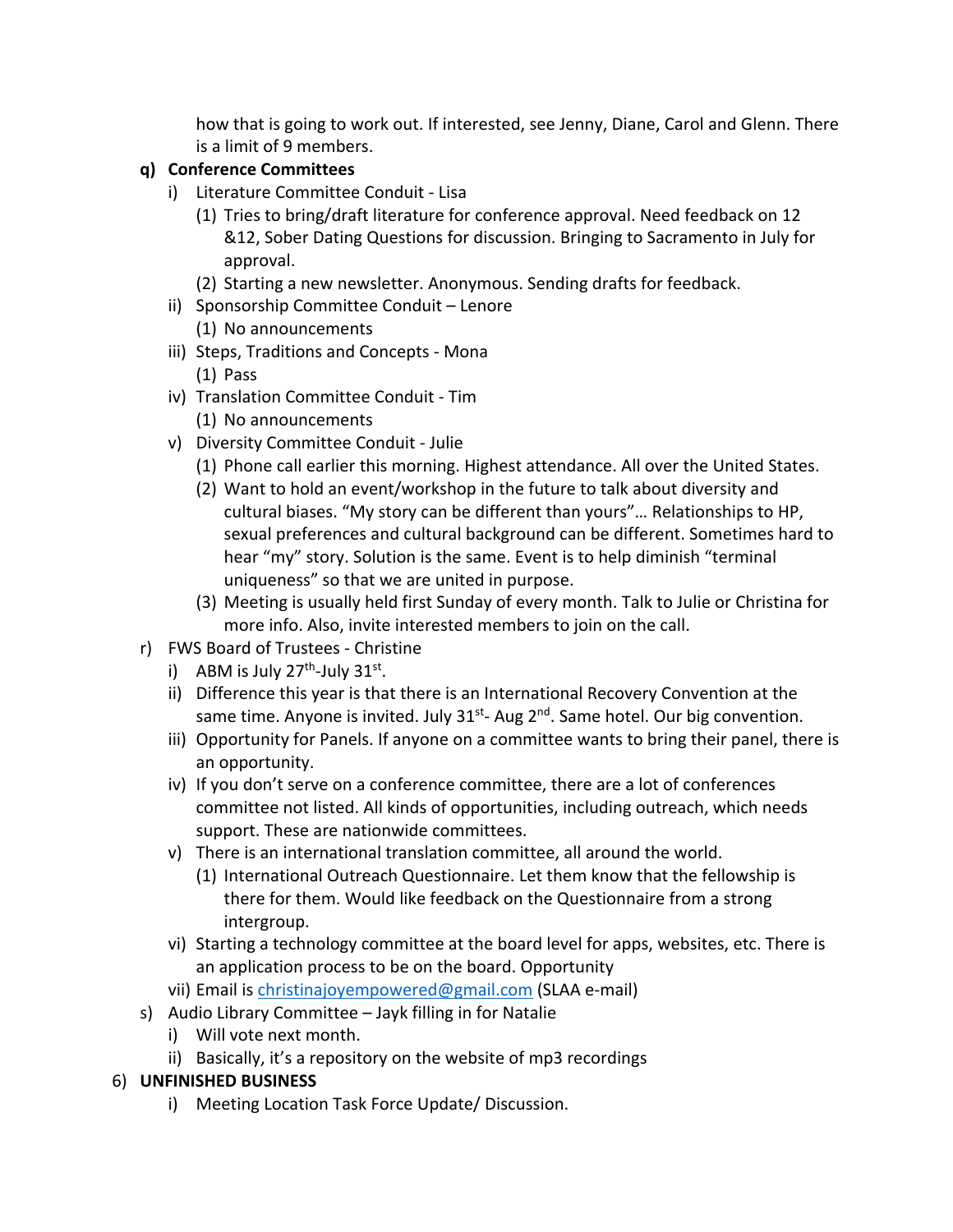- (1) Possible to vote today, can be pushed.
- (2) WE have paid for the current location through March and have the resources to continue.
- (3) Julie presents a map of the general Los Angeles Area that is color coded. It includes locations. Some have been crossed out because they are unsuitable.
- (4) Julie has appointments to go and negotiate prices on Monday.
	- (a) Tobart by Pico/Union has expressed willingness to negotiate.
		- (i) Not filling out forms until consulting with secretary.
		- (ii) Will be saving us between \$20-\$50 dollars per month.
- (5) Jenny asks for a written report that includes all rates and recommended locations so that we can move to a vote.
- (6) Questions:
	- (a) Lot of presence in Santa Monica/ Culver City Area
	- (b) Parking is another monster in itself
	- (c) Downey, Alhambra, Norwalk have lots with free parking, but they are distant.
	- (d) Nicholas asks if parking is an issue on Sundays.
		- (i) Not much parking available at these other locations
	- (e) Is Kaiser added to the list?
		- (i) Kaiser is not taking new meetings!
	- (f) Carol asks if Lemon Grove Recreation Center is available. It's in Hollywood.
	- (g) Is this location still on the table?
	- (h) Did you check the AT Center? Julie left her email and phone number. They will get back to her Tuesday. There is a big room there.
	- (i) Mona asks about one price. \$70 Dollars for gym with table and chairs.
	- (j) David asks about California Endowment now that we are a non-profit. It's downtown near Union Station.
	- (k) Jenny makes the recommendation to state contact information for suggestions.
	- (I) Chris made his email available laughalong@me.com
	- (m)Jenny would like to see the task committee after the meeting to discuss expectations.

## b) **INTERGROUP ELECTIONS 1:22 PM**

- i) **Bottom Line Editor** Jenny reads about the position from the intergroup service manual. One-year term. Six months of sobriety. Must be computer literate. REFER TO INTERGROUP SERVICE MANUAL FOR FULL DESCRIPTION
	- (1) Nicholas is nominated by Glenn
	- (2) Motion to close nominations is seconded.
	- (3) Nicholas speaks about himself. Shares that Michael is his sponsor. Has sponsees. Homegroup, etc. Also, in a relationship. Has served at the general service level in AA.
	- (4) Move to pros and cons
		- (a) Pro qualified, he volunteered
		- (b) Pro done service for a number of years.
	- (5) Motion to call to vote.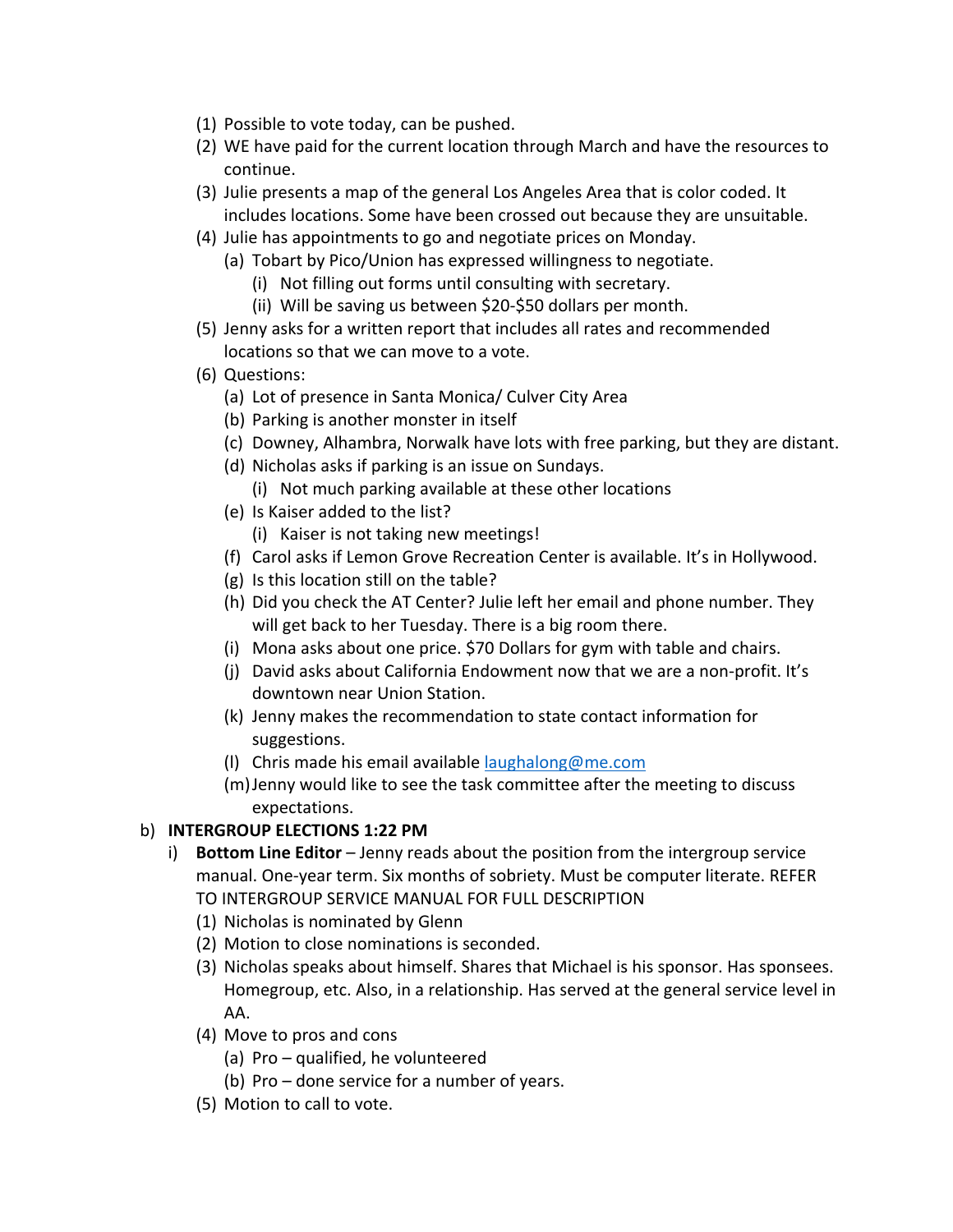(a) Nominations carries with 41 votes for, none against.

#### ii) **Literature Copier** –

- (1) Kevin did both. Says that the two commitments (Literature Copier and Bottom Line Editor) pair nicely.
- iii) **Journal Rep –**
	- (1) Jenny reads more about the position from page 8 of the INTERGROUP SERVICE MANUAL.
	- (2) Kirsten says it's a great position.
	- (3) Kirsten nominates Glenn F. He accepts.
	- (4) Motion to close
	- (5) Glenn F. speaks to his recovery. Member for 16 years. Has always been interested in this commitment. Would love to continue to be active.
	- (6) Move to pros and cons
		- (a) Pro passionate about recovery.
		- (b) Pro salesman for a living, would be good at it.
		- (c) Pro solid presence in our community.
	- (7) Call to vote
		- (a) Nomination carries GLENN F WINS

#### iv) **Workshops & Retreats 1:36 PM**

- (1) Jenny reads from pg. 14 of THE INTERGROUP SERVICE MANUAL.
- (2) Glenn nominates Nick L. He's not here.
- (3) Beau is simultaneously nominated and volunteers. Spiritual highlight of the meeting.
- (4) Beau basically says he is very sober with recovery in multiple programs.
- (5) Jayk asks about sobriety requirement. There isn't one.
- (6) Pros and Cons
	- (a) Pros Shows up. Went to retreat.
	- (b) Pros Takes recover seriously. Has a great sense of humor
	- (c) Pros Does the steps.
- (7) Call to vote
	- (a) Nomination carries Beau WINS!
- v) **Phone Line** 
	- (1) Jenny reads more about the position from THE INTERGROUP SERVICE MANUAL
	- (2) Question Is it daily? The answer is no.
	- (3) Cammie is nominated for the position. (a) Needs a moment to process the position.
	- (4) Fabiana volunteers for the position.
	- (5) Cammie declines the nomination.
	- (6) Fabiana shares her recovery. One year in the program, does similar work for other programs.
		- (a) Pro worked on conference literature committee. Takes on responsibilities. Dedicated.
		- (b) Pro introduced others to SLAA
		- (c) Pro she is dependable and takes positions seriously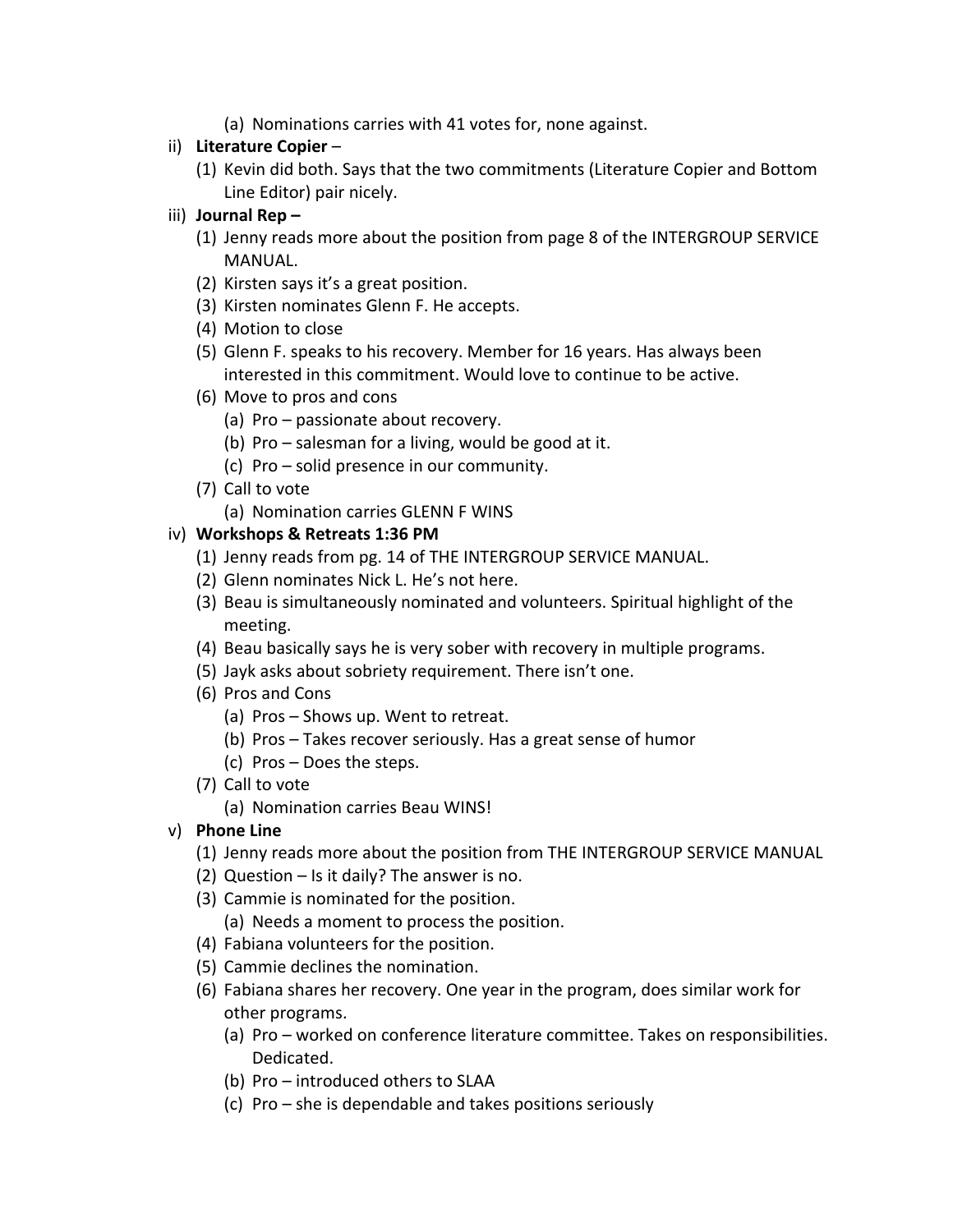- (7) Call to vote.
	- (a) Nomination carries Fabiana WINS!
- vi) **Back to Literature Copier**
	- (1) Kevin describes the commitment.
	- (2) Nick volunteers for the position.
	- (3) Jenny moves to close nominations.
	- (4) Nick shares his recovery. Two years in program. Been sober for 26 years. Living legend.
	- (5) Pros and Cons
		- (a) Pro he wants to do it. More people helping.
		- (b) Pro Treasure at a meeting. Detail oriented.
		- (c) Pro Less work on the other Nicholas.
		- (d) NO CONS
	- (6) Motion to vote.
		- (a) Nomination carries Nick WINS!

**Jenny asks to extend the meeting 15 minutes until 2 pm to wrap up business elections. 32 votes for. 6 against.**

- i) **Mail Clerk** easy position.
	- (1) Steve is nominated
	- (2) Steve Shares recovery. Lives on Westside on West Hollywood.
	- (3) Pros and Cons
		- (a) Pro can use keys
		- (b) Pro He's willing
	- (4) Call to vote

(a) Nomination carries with 39 votes for. None opposed. Steve WINS!

## ii) **Speaker List Officer**

- (1) Kevin is nominated.
- (2) Jenny moves to shift requirement. (a) Motion carries.
- (3) Kevin shares his recovery. Speaker seeker for home meeting. 9 mos. off bottom lines, etc.
- (4) Pros and Cons
	- (a) Pro incredible listener, patient, optimistic.
	- (b) Pro fulfilled Bottom Line editor commitment for over a year
	- (c) Pro careful with details and is familiar with computers.
- (5) Call to vote.
	- (a) Nomination carries Kevin WINS!

Jenny moves to adjourn the meeting.

- Remaining elections next February
	- o Conference Committees Conduit elections next month
	- o Delegates
- Motions to be discussed next month.
- Final Treasury Report
	- o Total take \$1801.40